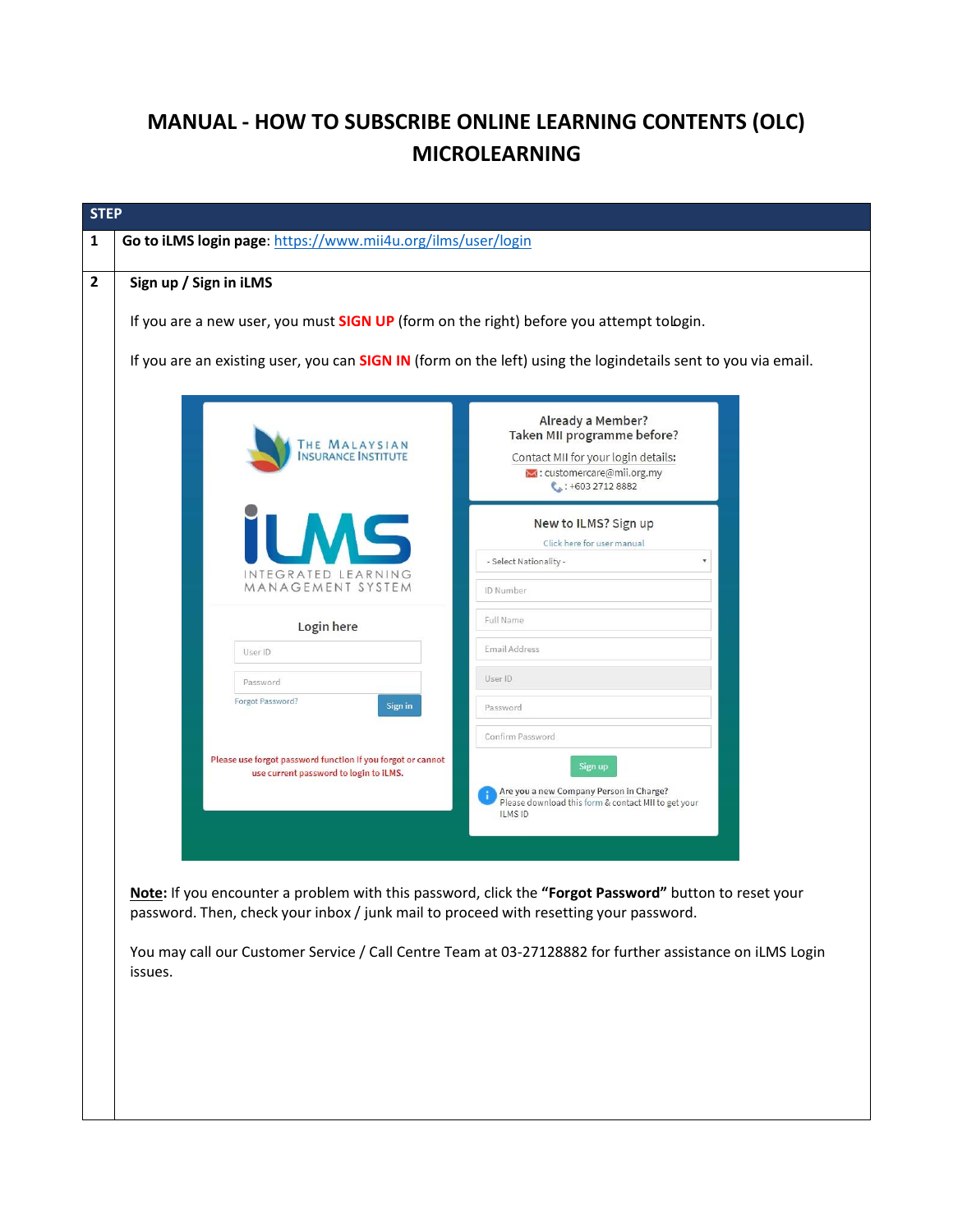| $\overline{\mathbf{3}}$ | <b>Subscribe Online Learning Content (OLC) - Microlearning</b>                |  |  |  |  |  |
|-------------------------|-------------------------------------------------------------------------------|--|--|--|--|--|
|                         | To subscribe to Microlearning, follow these steps:                            |  |  |  |  |  |
|                         | Once successfully logged in, click the "e-Learning" button to continue.<br>i. |  |  |  |  |  |
|                         |                                                                               |  |  |  |  |  |
|                         | $\leftarrow$ $\rightarrow$ C $\land$ mii4u.org/ilms/                          |  |  |  |  |  |
|                         | Bursary & Accounting<br>Student & Membership<br>e-Learning<br>Registration    |  |  |  |  |  |
|                         | $\blacktriangleright$ Home                                                    |  |  |  |  |  |
|                         |                                                                               |  |  |  |  |  |
|                         | Login Information<br>Dashboard                                                |  |  |  |  |  |
|                         | $\sim$ $\sim$ $\sim$ $\sim$ $\sim$ $\sim$                                     |  |  |  |  |  |
|                         |                                                                               |  |  |  |  |  |
|                         | ii. Click the "Subscribe e-Learning" button to go to the subscription page.   |  |  |  |  |  |
|                         |                                                                               |  |  |  |  |  |
|                         | Subscribe e-Learning<br>MFPC Copyright Fee Refund<br>$\times$ My e-Learning   |  |  |  |  |  |
|                         |                                                                               |  |  |  |  |  |
|                         | $\blacktriangleright$ e-Learning                                              |  |  |  |  |  |
|                         | Login Information                                                             |  |  |  |  |  |
|                         | Dashboard                                                                     |  |  |  |  |  |
|                         |                                                                               |  |  |  |  |  |
|                         |                                                                               |  |  |  |  |  |
|                         |                                                                               |  |  |  |  |  |
|                         |                                                                               |  |  |  |  |  |
|                         |                                                                               |  |  |  |  |  |
|                         |                                                                               |  |  |  |  |  |
|                         |                                                                               |  |  |  |  |  |
|                         |                                                                               |  |  |  |  |  |
|                         |                                                                               |  |  |  |  |  |
|                         |                                                                               |  |  |  |  |  |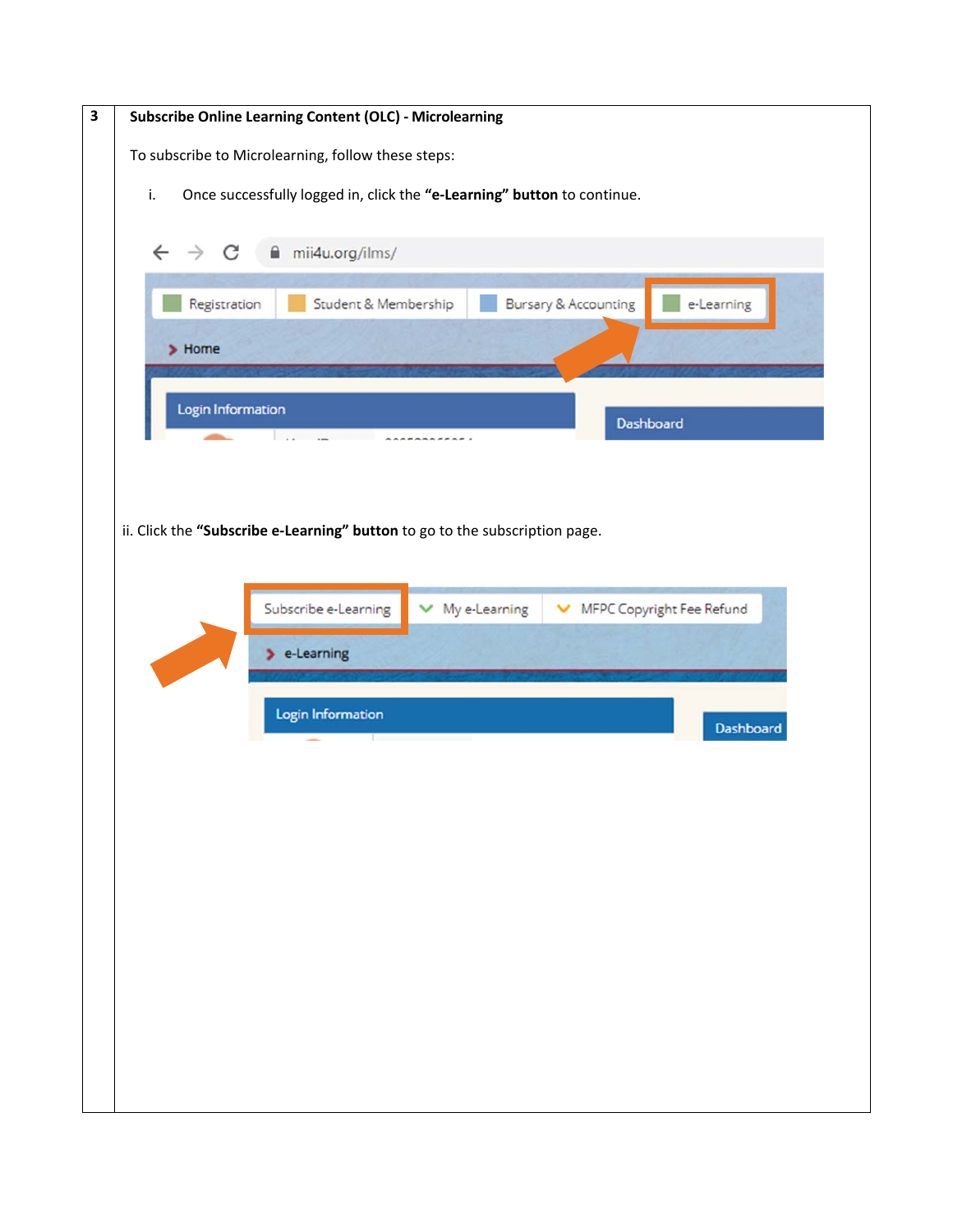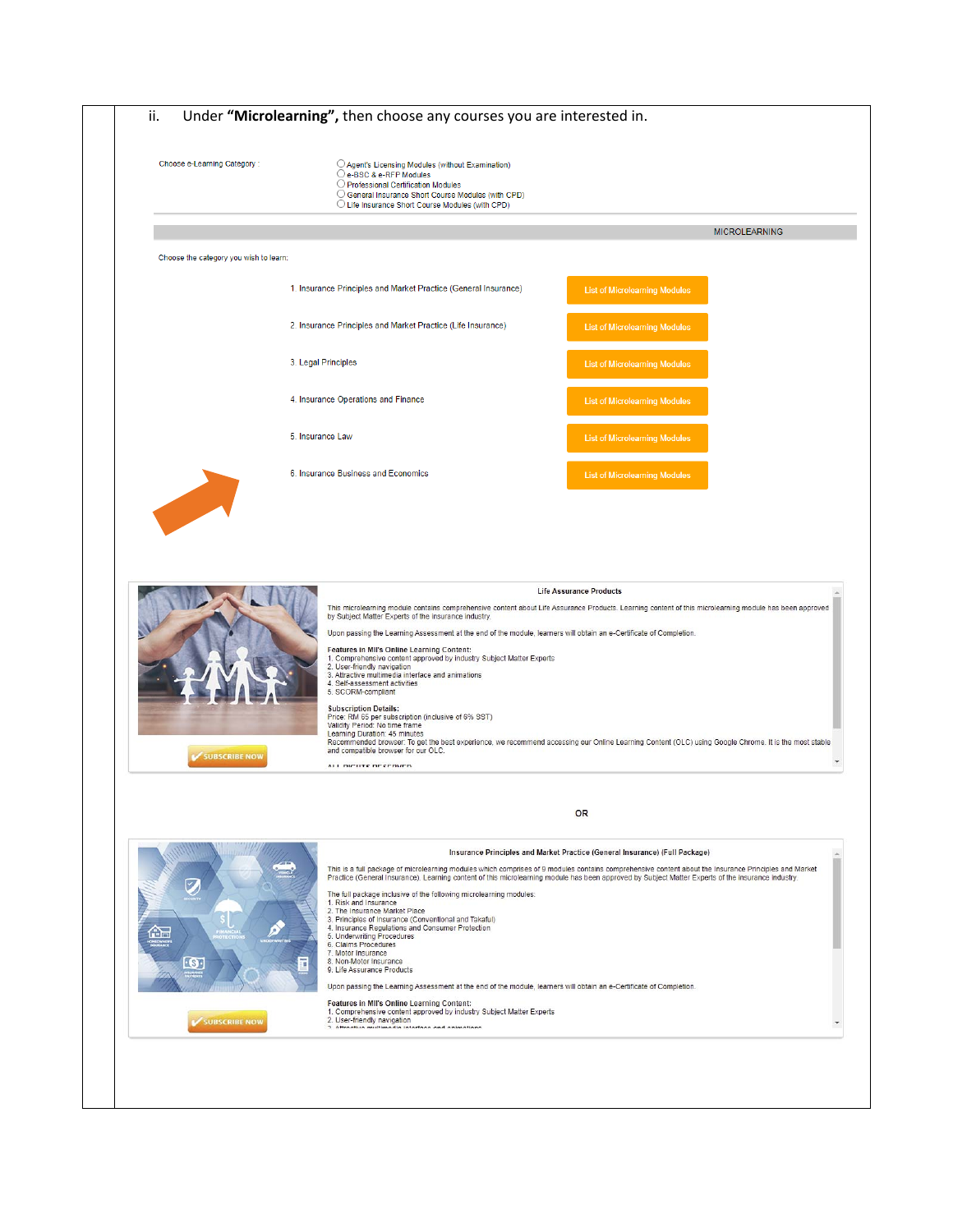iv. Click the **"Subscribe Now" button** to subscribe.



· Please ensure that your browser's cookies is enabled and pop up blocker is disabled to avoid any interruption during the transaction.

. Do not close the browser or refresh page until you receive a response or tax invoice.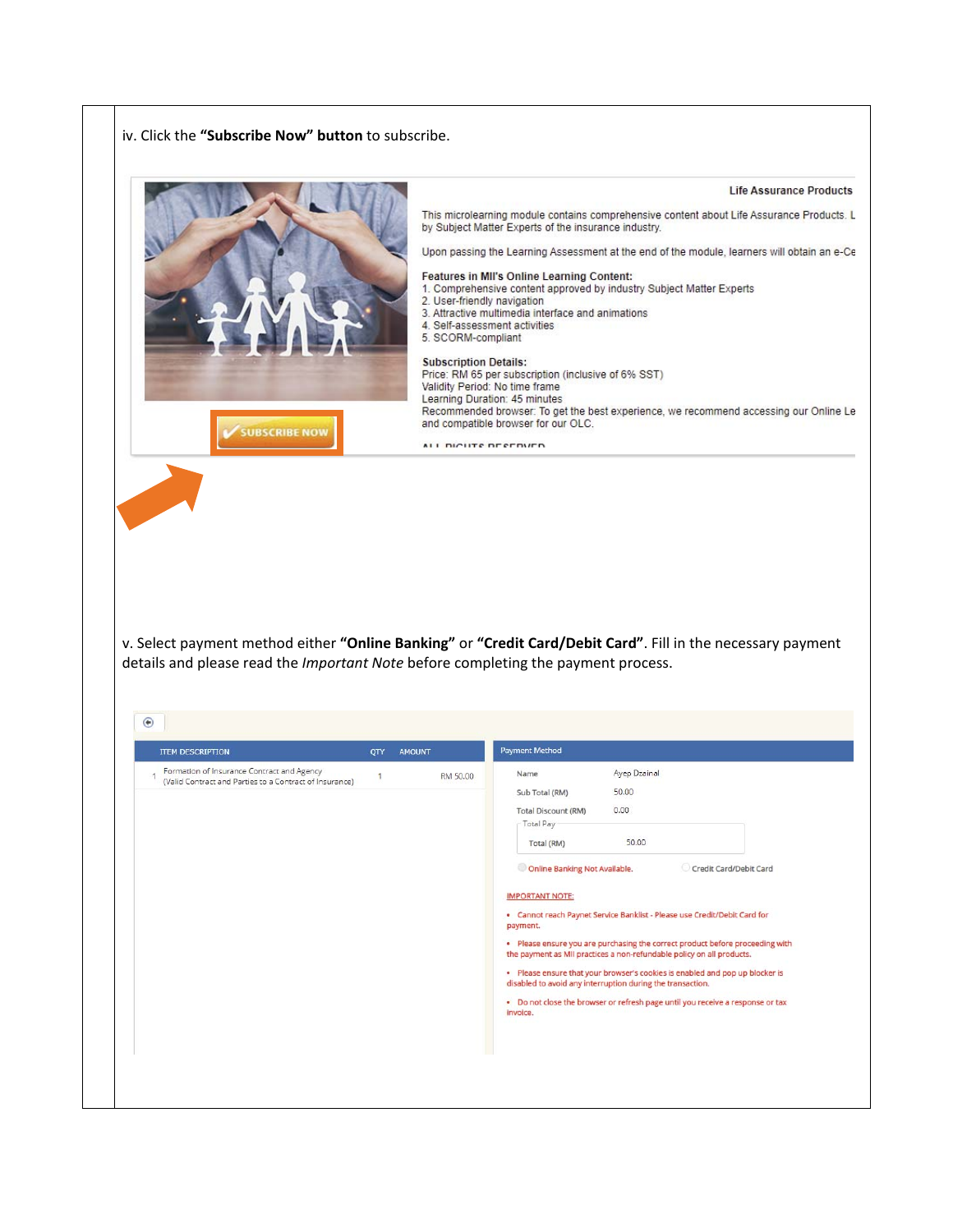## vi. You will receive a notification email for your access to the OLC module that you have subscribed to.Dear AHMAD JAMAL, Thank you for subscribing to The Malaysian Insurance Institute (MII) Microlearning Module. Please refer below for your subscription details : : The Law of Contract **Product Name** (Factors Which Could Affect The Validity of Contract, Remedies for Breach of Contract and The Assignment of Contractual Rights and Duties) Subscription Period : No time frame Activation Time : Within 12 hours To access Microlearning - The Law of Contract (Factors Which Could Affect The Validity of Contract, Remedies for Breach of Contract and The Assignment of Contractual Rights and Duties): 1. Log on to <u>www.mii4u.org</u><br>2. Username: NRIC Number / Passport Number<br>3. Default Password: 12345 4. Click the Home button. Then select Portal Home. 5. Click the "Online Learning Content" icon button on your dashboard (main page). **IMPORTANT NOTE:** • To get the best experience, we recommend accessing our Online Learning Content (OLC) using Google Chrome. Google Chrome is the most stable and compatible browser for our OLC.<br>• If you encounter invalid login or page err "Online Learning Content" button again. The system may require you to update your profile AFTER you click the button. For further inquiries, kindly contact our Customer Service Representative at customercare@mii.org.my. Also, please check your email Inbox/Spam/Junk folders for incoming emails from MII. THE MALAYSIAN INSURANCE INSTITUTE (Registration No. 197701004772) (35445-H) Level 6, Bangunan AICB,<br>No 10 Jalan Dato` Onn, 50480, Kuala Lumpur, Malaysia Telephone: +603 2712 8882 Email: customercare@mii.org.my This email was sent on 24-11-2021 10:41:22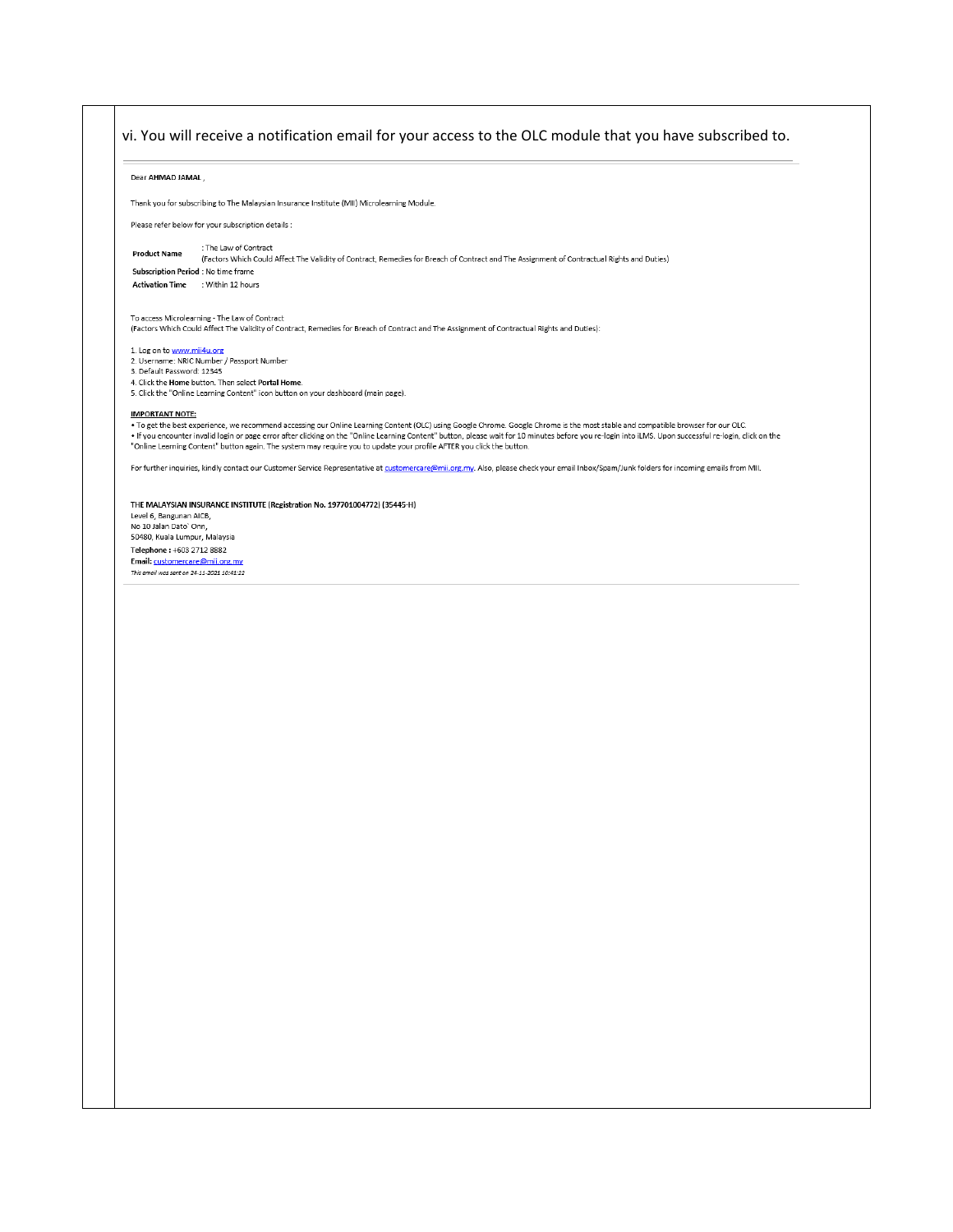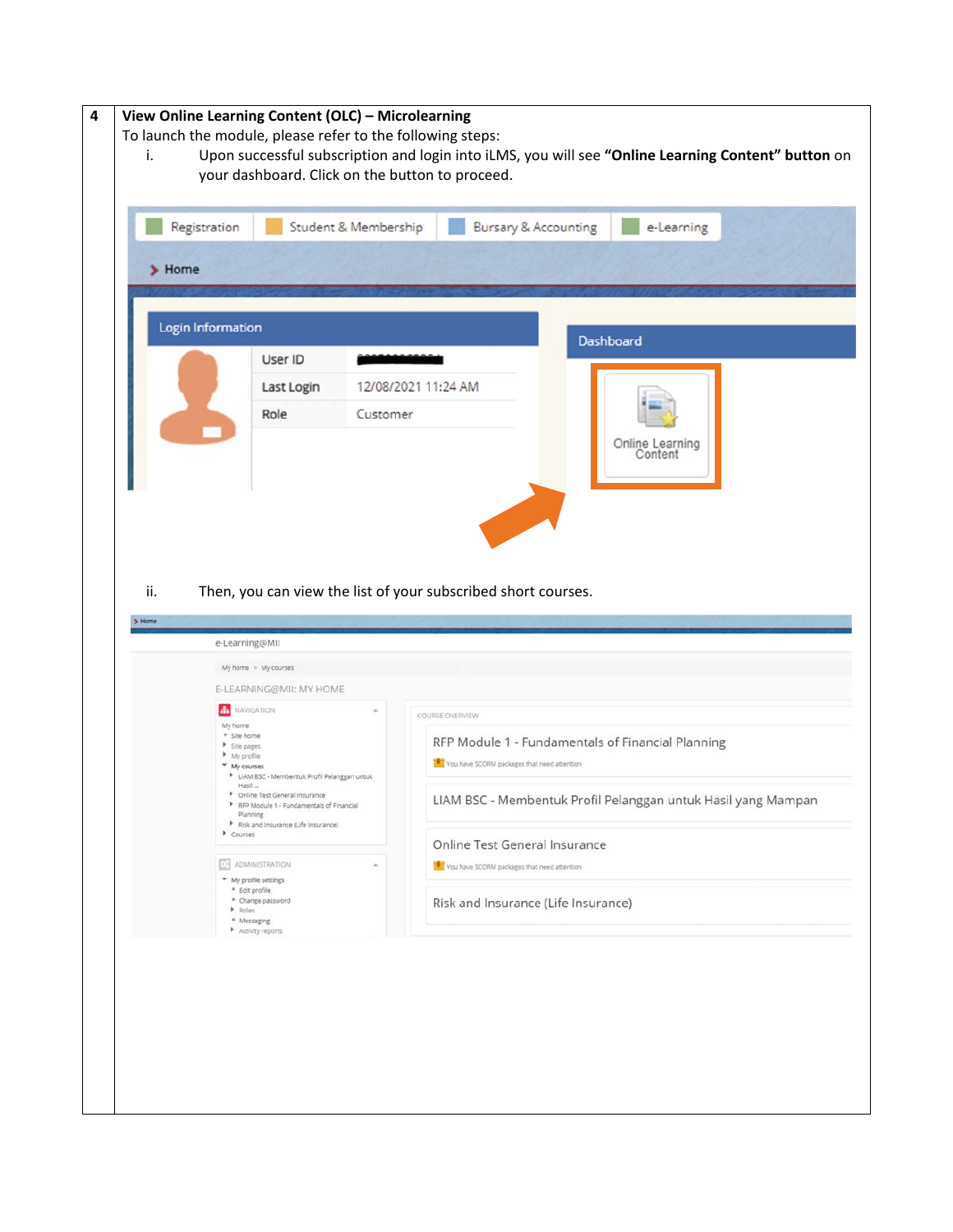| iii. Click on the module you would like to view.                                                                                                                                   |                                        |
|------------------------------------------------------------------------------------------------------------------------------------------------------------------------------------|----------------------------------------|
| RISK AND INSURANCE (LIFE INSURANCE)                                                                                                                                                |                                        |
|                                                                                                                                                                                    | SCORM package: 1                       |
|                                                                                                                                                                                    | Progress: 1/1                          |
|                                                                                                                                                                                    |                                        |
| iv. Click the SCORM button $\begin{bmatrix} \begin{array}{c} \begin{array}{c} \end{array} \\ \end{bmatrix}$ , then click $\begin{bmatrix} \end{array}$ Enter<br>to launch the OLC. |                                        |
| RISK AND INSURANCE (LIFE INSURANCE)                                                                                                                                                |                                        |
|                                                                                                                                                                                    |                                        |
| 101 - Risk and Insurance (Life Insurance)                                                                                                                                          | Your progress<br>$\checkmark$          |
|                                                                                                                                                                                    |                                        |
| Jump to<br>$\checkmark$                                                                                                                                                            |                                        |
|                                                                                                                                                                                    |                                        |
| LI01 - Risk and Insurance (Life Insurance)                                                                                                                                         |                                        |
| Info<br>Reports                                                                                                                                                                    |                                        |
| Number of attempts allowed: Unlimited<br>Number of attempts you have made: 0<br>Grading method: Highest attempt<br>Grade reported: None                                            |                                        |
|                                                                                                                                                                                    | Mode: O<br>Normal<br>$D = 80$<br>Enter |
|                                                                                                                                                                                    |                                        |
|                                                                                                                                                                                    |                                        |